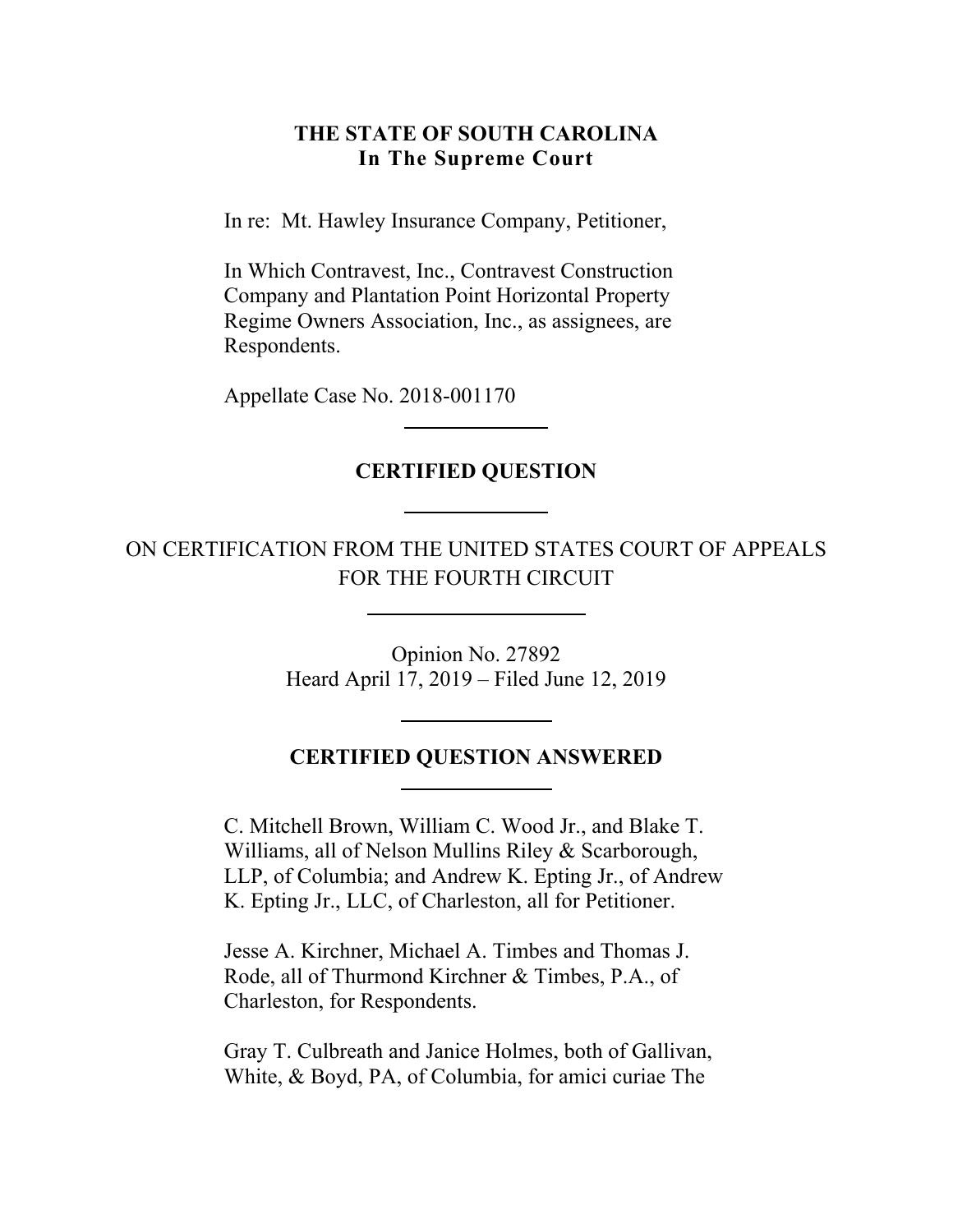American Property Casualty Insurance Association and The South Carolina Insurance Association.

Bert G. Utsey III, of Peters, Murdaugh, Parker, Eltzroth & Detrick, P.A., of Charleston, and J. Ashley Twombley, of Twenge & Twombley Law Firm, of Beaufort, for amicus curiae the South Carolina Association for Justice.

**JUSTICE KITTREDGE:** We are presented with a certified question from the United States Court of Appeals for the Fourth Circuit. The underlying case is an insurance bad faith action against an insurance company for its failure to defend its insured in a construction defect action. The insured settled the construction defect action and brought a bad faith tort action. When the insurer asserted it acted in good faith in denying coverage, the insured sought to discover the reasons why the insurer denied coverage. According to the insurer, the discovery requests included communications protected by the attorney-client relationship. The federal district court reviewed the parties' respective positions, determined the insured had established a prima facie case of bad faith, and ordered the questioned documents to be submitted to the court for an *in camera* inspection. The insurer then sought a writ of mandamus from the Fourth Circuit to vacate the district court's order regarding the discovery dispute. In turn, the Fourth Circuit certified the following question to this Court:

Does South Carolina law support application of the "at issue" exception to attorney-client privilege such that a party may waive the privilege by denying liability in its answer?

The parties, especially the insured, assert the certified question does not accurately represent the correct posture of the case. In fact, the insured concedes the narrow question presented requires an answer in the negative. We agree, for we find little authority for the untenable proposition that the mere denial of liability in a pleading constitutes a waiver of the attorney-client privilege. For the reasons set forth below, we elect to analyze the issue narrowly in the limited context of a bad faith action against an insurer. We are constrained to answer the certified question as follows: "No, denying liability and/or asserting good faith in the answer does not, standing alone, place the privileged communications 'at issue' in the case."1

<sup>&</sup>lt;sup>1</sup> The plaintiffs (the insured and the plaintiff/condominium owners' association in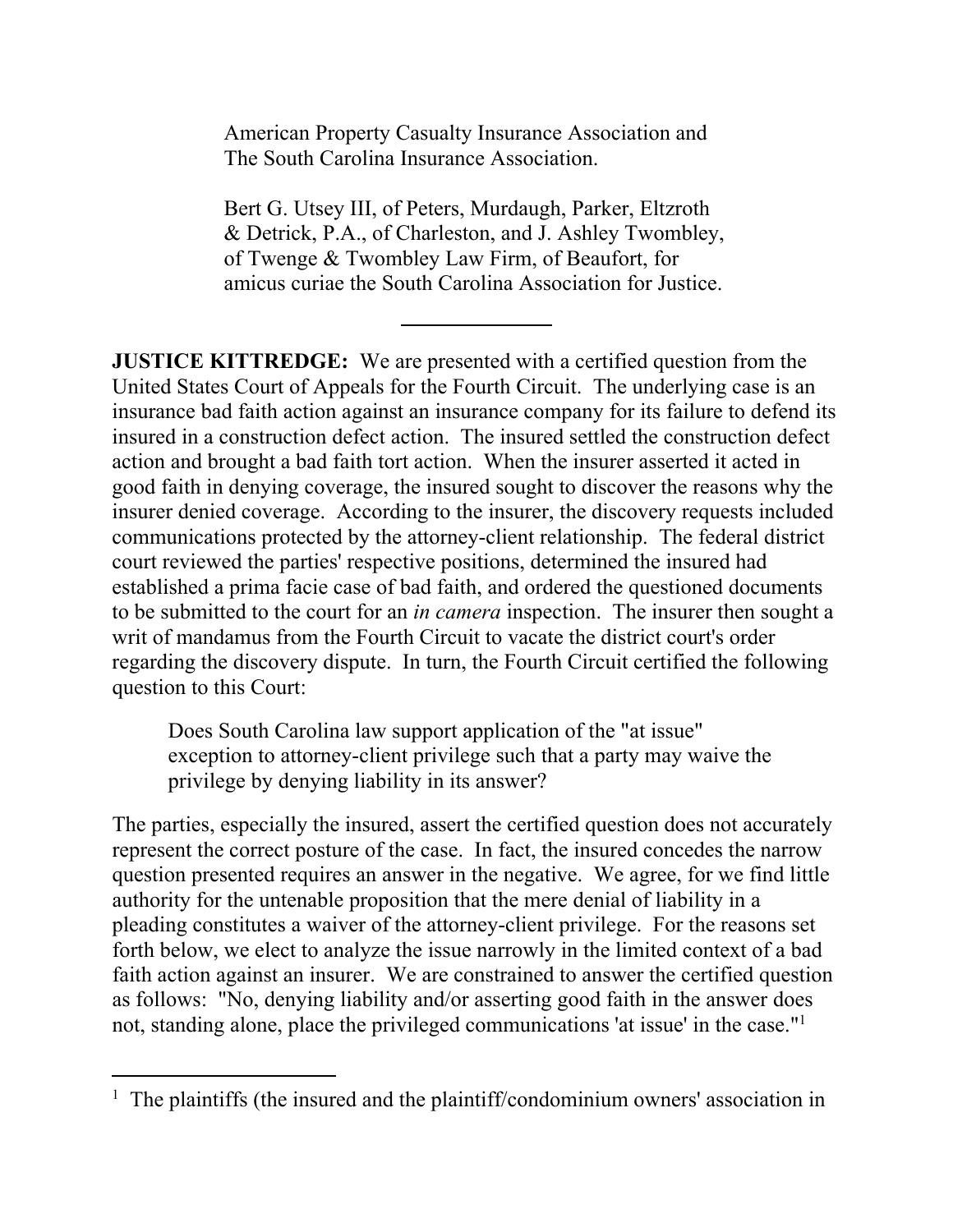In its Certification Order, the Fourth Circuit summarized the relevant facts as follows:

Mount Hawley [Insurance Company ("Mount Hawley")] provided ContraVest Construction Company ("Contravest") with excess commercial liability insurance from July 21, 2003, to July 21, 2007. During that period, Contravest constructed the Plantation Point development in Beaufort County, South Carolina. In 2011 the Plantation Point Horizontal Property Regime Owners Association ("the Owners Association") sued Contravest for alleged defective construction of Plantation Point. Mount Hawley refused Contravest's demands to defend or indemnify Contravest in the suit, as Contravest contended was required by its insurance policies, and Contravest ultimately settled the case.

Contravest and the Owners Association subsequently sued Mount Hawley in South Carolina court, alleging bad faith failure to defend or indemnify, breach of contract, and unjust enrichment. Mount Hawley removed the case to the United States District Court for the District of South Carolina pursuant to 28 U.S.C. § 1441 (2012), and federal subject matter jurisdiction exists under 28 U.S.C. § 1332 (2012) based upon complete diversity of citizenship between the parties and damages alleged to be greater than \$75,000.

During discovery, the plaintiffs sought production of, first, Mount Hawley's file on Contravest's claim for excess coverage relating to the Plantation Point suit, and later, Mount Hawley's files relating to all of

the construction defect action) contend the federal district court decided to conduct an *in camera* review of the questioned documents based on more than a mere denial of liability in the insurer's answer. We agree. *See ContraVest Inc. v. Mt. Hawley Ins. Co.*, 273 F. Supp. 3d 607, 617–23 (D.S.C. 2017) (including the district court's discussion of the need for the insured to make a prima facie showing of bad faith—in addition to the insurer's denial of liability in its answer—under the test set forth in *City of Myrtle Beach v. United National Insurance Co.*, C/A No. 4:08- 1183-TLW-SVH, 2010 WL 3420044 (D.S.C. Aug. 27, 2010), and finding the plaintiffs had made such a showing there).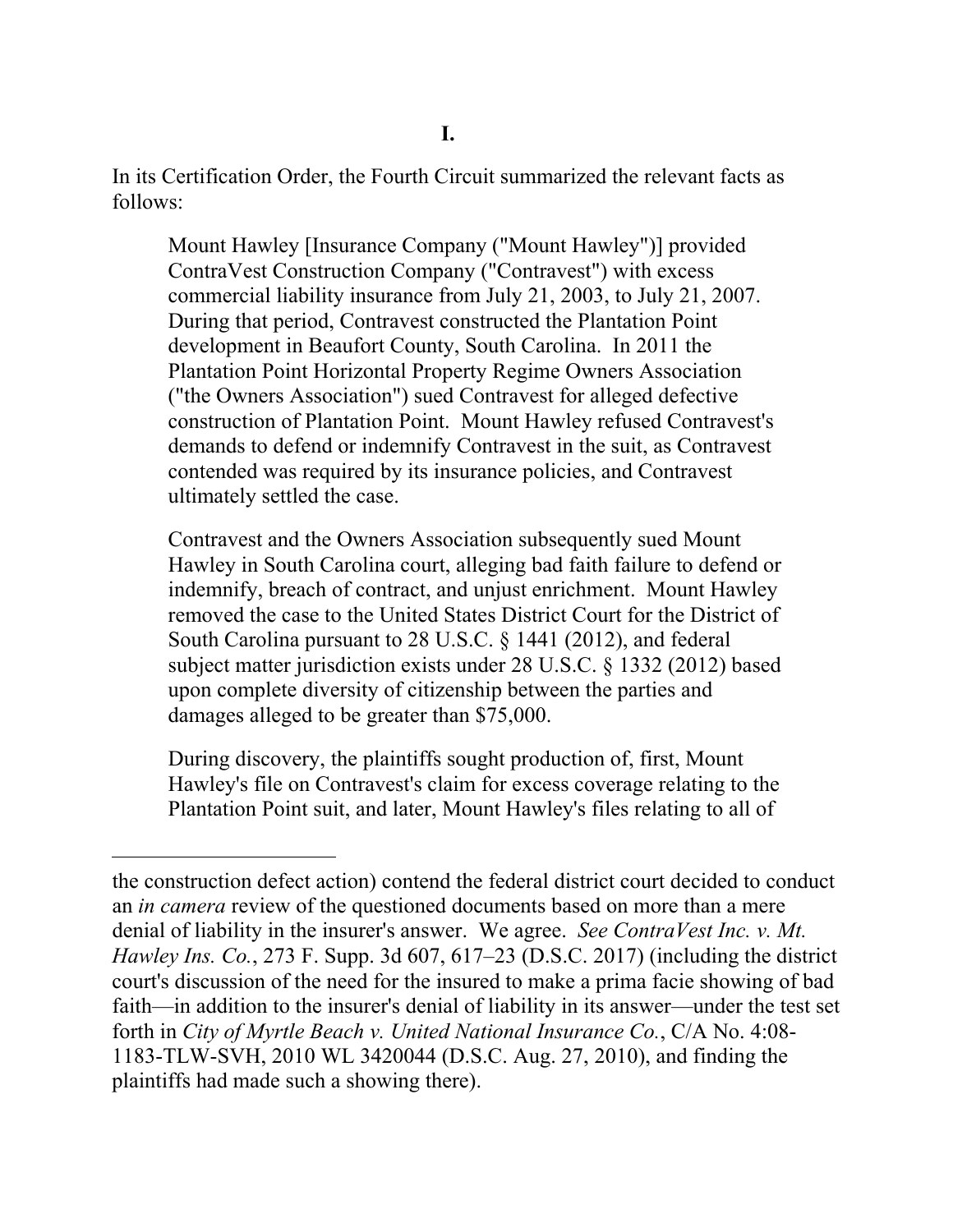Contravest's claims under its excess liability policies. *See* Fed. R. Civ. P.  $26(b)(1)$ ,  $34(a)(1)(A)$ . Mount Hawley contended that these files contained material protected by the attorney-client privilege, and produced files in redacted form with accompanying privilege logs. *See* Fed. R. Civ. P. 26(b)(5)(A). The plaintiffs filed multiple motions to compel, arguing that Mount Hawley waived the attorney-client privilege as to these files. *See* Fed. R. Civ. P. 37(a)(3)(B)(iv). The district court adopted the recommendation of the magistrate judge, granted the motions to compel, and ordered Mount Hawley to produce the files for in camera inspection. *ContraVest Inc. v. Mt. Hawley Ins. Co.*, 273 F. Supp. 3d 607, 622–23 (D.S.C. 2017). The district court subsequently denied Mount Hawley's motion for reconsideration [in which it asked the district court to certify four questions of law to the Supreme Court of South Carolina]. Mount Hawley then sought a writ of mandamus from [the Fourth Circuit] to vacate the district court's order granting the motions to compel.

 $\Box$ 

In its petition for a writ of mandamus, Mount Hawley challenges the district court's holding that the relevant files were not protected by the attorney-client privilege because Mount Hawley put them "at issue" in the case by denying liability for bad faith failure to defend or indemnify. Because this is a diversity action involving claims for which South Carolina law provides the rule of decision, South Carolina's law of attorney-client privilege applies. *See Ashcraft v. Conoco, Inc.*, 218 F.3d 282, 285 n.5 (4th Cir. 2000); Fed. R. Evid. 501. In South Carolina the attorney-client privilege is defined as follows:

(1) Where legal advice of any kind is sought (2) from a professional legal adviser in his capacity as such, (3) the communications relating to that purpose (4) made in confidence  $(5)$  by the client,  $(6)$  are at his instance permanently protected (7) from disclosure by himself or by the legal adviser, (8) except the protection be waived.

*Tobaccoville USA, Inc. v. McMaster*, 387 S.C. 287, 293, 692 S.E.2d 526, 530 (2010). "In general, the burden of establishing the privilege rests upon the party asserting it." *Wilson v. Preston*, 378 S.C. 348,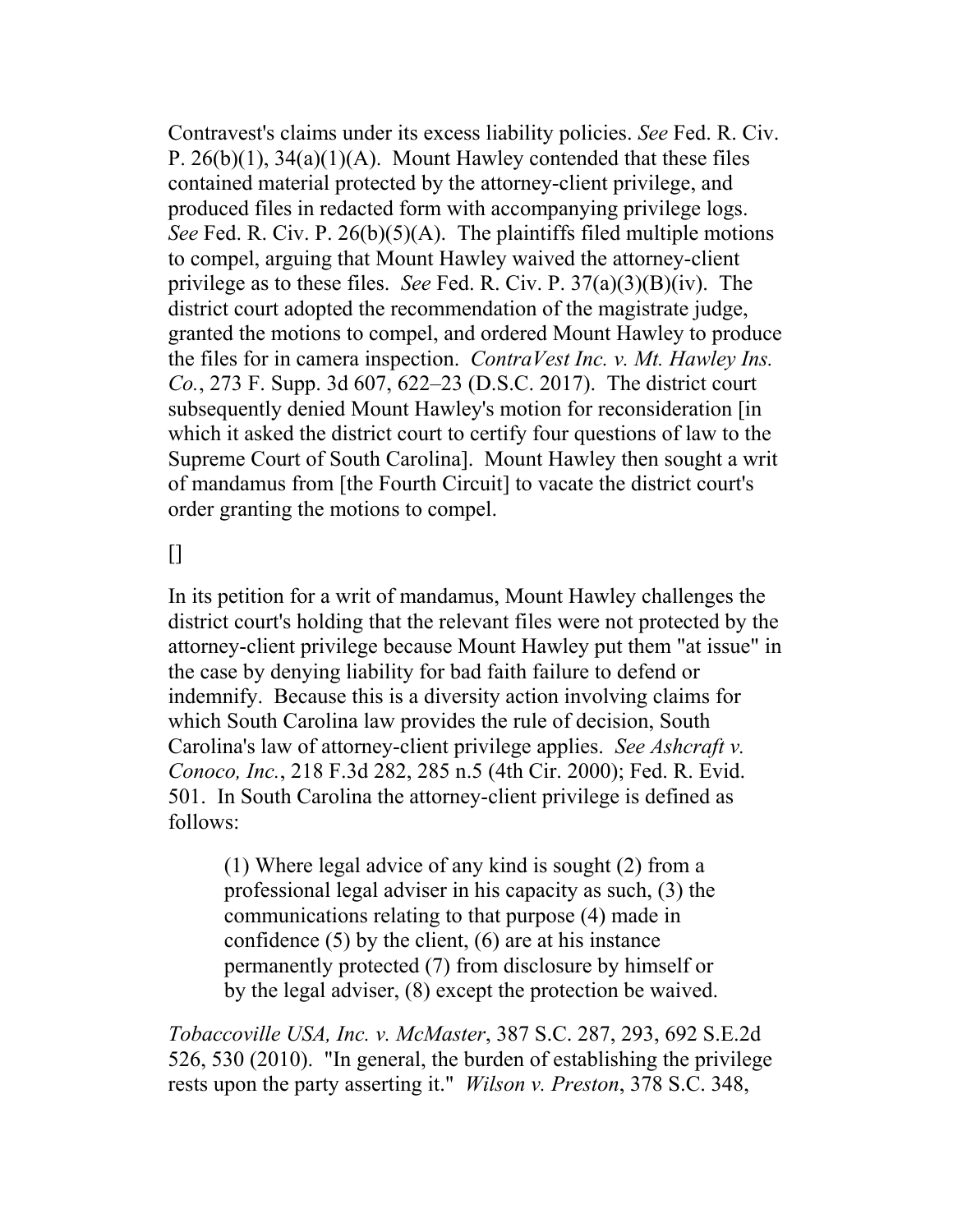359, 662 S.E.2d 580, 585 (2008).

In finding that the relevant files were not protected by South Carolina's attorney-client privilege, the district court relied on *City of Myrtle Beach v. United Nat[ional] Ins[urance] Co.*, No. 4:08-1183- TLW-SVH, 2010 WL 3420044 (D.S.C. Aug. 27, 2010) (unpublished). *City of Myrtle Beach* also involved a bad faith insurance suit under South Carolina law in which the insured sought to compel the insurer to produce the relevant claim files, and the insurer argued that the files contained material protected by the attorney-client privilege. *Id.* at \*1–2. The district court adopted the approach articulated in *Hearn v. Rhay*, 68 F.R.D. 574 (E.D. Wash. 1975), as "consistent with established South Carolina law." *Id.* at \*5. Applying *Hearn*, the district court found that

there is no per se waiver of the attorney client privilege simply by a plaintiff making allegations of bad faith. However, if a defendant voluntarily injects an issue in the case, whether legal or factual, the insurer voluntarily waives, explicitly or impliedly, the attorney-client privilege. Thus, "voluntarily injecting" the issue is not limited to asserting the advice of counsel as an affirmative defense. A party's assertion of a new position of law or fact may be the basis of waiver.

*Id.* (citation omitted).

 presented a prima facie case of bad faith," and the insurer failed to Applying this definition of waiver, the court in *City of Myrtle Beach*  found that "for the purposes of the motion to compel, the insured has meet its burden of establishing the absence of waiver of the attorney client privilege on account of the defenses asserted in its answer, including that the insurer acted reasonably and in good faith. *Id.* at \*7. The court noted that "while this ruling amounts to a virtual per se waiver of the privilege in this case, this result is based on the facts and issues presented by the insurer in its Answer and its failure to meet its burden as to the applicability of the privilege with this in mind." *Id.* 

In the present case, the district court rejected Mount Hawley's argument that *City of Myrtle Beach* was inconsistent with South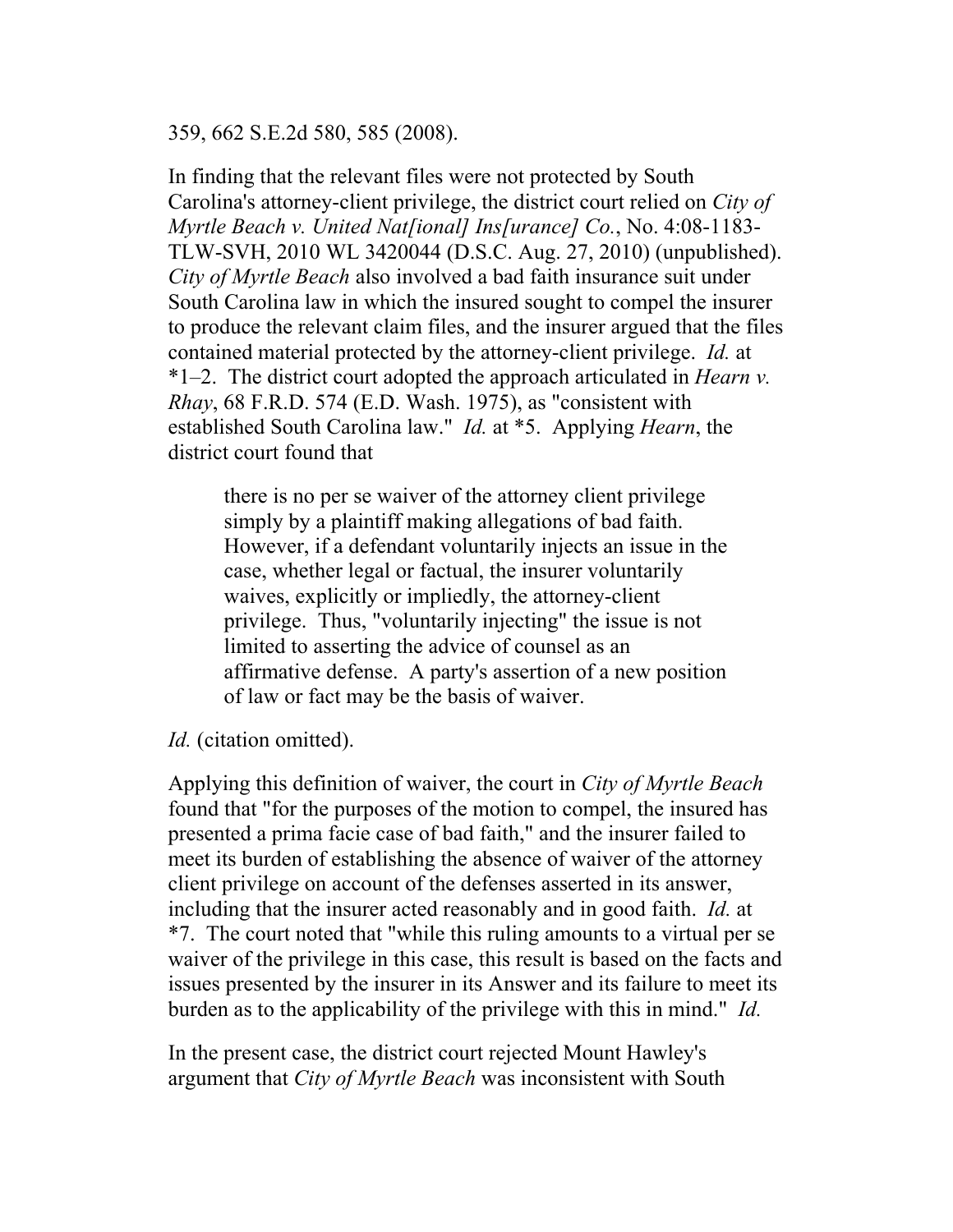Carolina law in light of the fact that one member of the Supreme Court of South Carolina criticized the *Hearn* decision in a separate opinion concurring in part and dissenting in part. *See Davis v. Parkview Apartments*, 409 S.C. 266, 291–96, 762 S.E.2d 535, 549–51 (2014) (Pleicones, J., concurring in part and dissenting in part). The district court found "that the numerous decisions that have applied *City of Myrtle Beach* in this district provide stronger evidence than the separate opinion in *Davis* that the Supreme Court of South Carolina would adopt such an approach." *ContraVest*, 273 F. Supp. 3d at 616. The district court also concluded that this approach strikes the best balance between "the important policy goals of the attorney-client privilege against the substantive interests underlying an insured bad faith claim." *Id.* (citation omitted).

Following the approach articulated in *City of Myrtle Beach*, the district court concluded that because the plaintiffs had established a prima facie case of bad faith failure to insure, and Mount Hawley in its answer denied bad faith liability, Mount Hawley waived the attorney-client privilege with respect to the attorney-client communications in the claim files, to the extent such communications are relevant under [Rule 26 of the Federal Rules of Civil Procedure]. *Id.* at 611–23.<sup>[2]</sup> The court thus ordered Mount Hawley to produce the files for an in camera review. *Id.* at 623.

Order of Certification at 2–6 (footnotes omitted) (internal alteration marks omitted).

#### **II.**

There are three broad approaches that jurisdictions use to determine the presence or absence of a waiver of the attorney-client privilege. *See Bertelsen v. Allstate Ins. Co.*, 796 N.W.2d 685, 702 n.6 (S.D. 2011) (describing the three approaches and collecting cases); Restatement (Third) of the Law Governing Lawyers  $\S 80$ Reporter's Note cmt. b (2000) (same); *infra* Part II.B (discussing the three approaches in more detail). However, regardless of what test is employed by the

<sup>2</sup> The district court also noted the *in camera* review would focus on whether the documents in the claim files were protected by the work-product doctrine. *ContraVest*, 273 F. Supp. 3d at 623 n.13.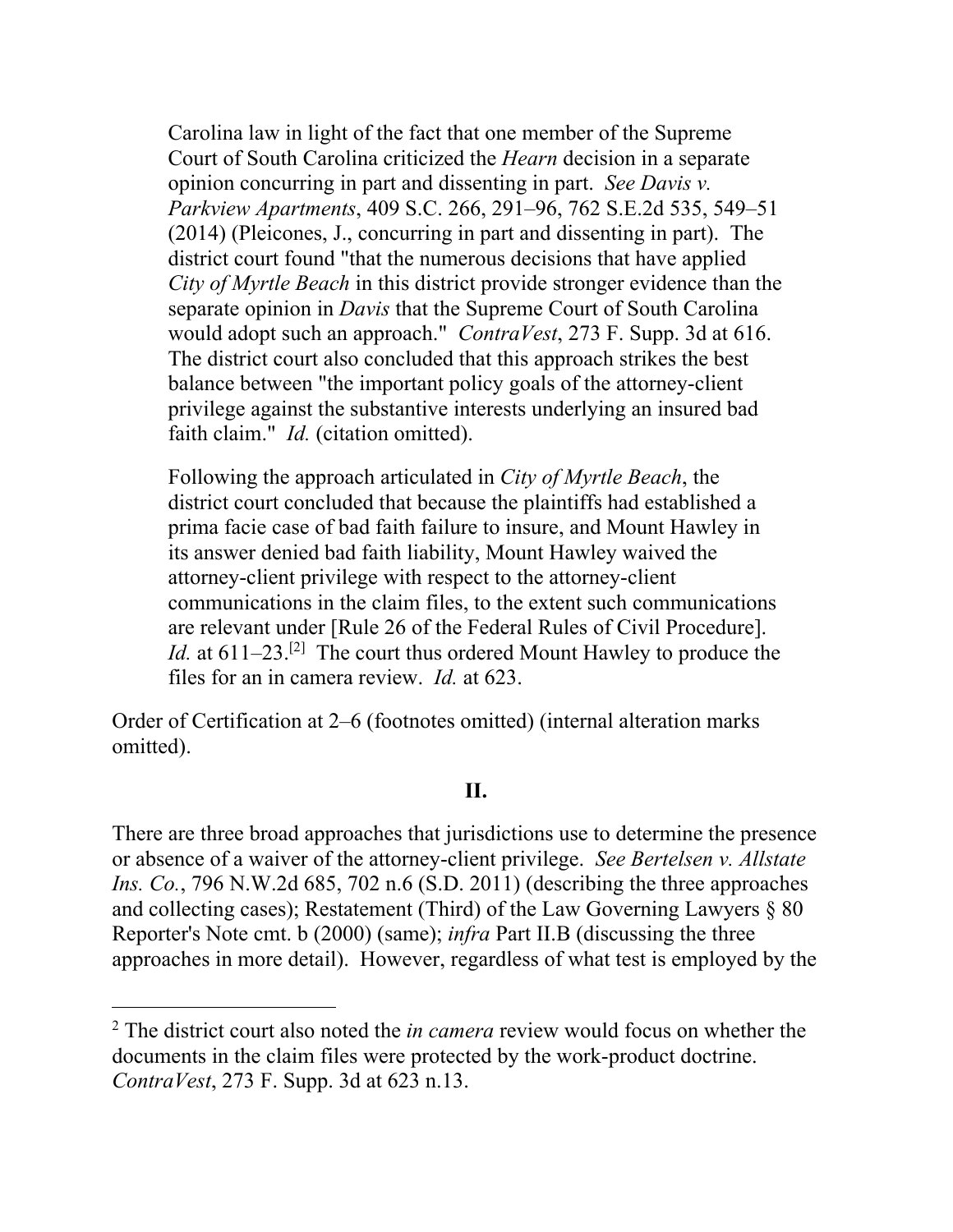Court, the answer to the certified question must be "no," as stated above. Because the certified question necessarily involves a determination of the circumstances under which a communication otherwise protected by the attorney-client privilege is discoverable under South Carolina law, we will examine the law generally and set forth the proper framework to be applied in South Carolina in a tort action by an insured against the insurer for bad faith refusal to provide coverage.

# **A. Existing South Carolina Law**

# *i. Discovery and Privilege*

The scope of discovery in South Carolina is generally broad. *Oncology & Hematology Assocs. of S.C., L.L.C. v. S.C. Dep't of Health & Envtl. Control*, 387 S.C. 380, 385, 692 S.E.2d 920, 923 (2010); *S.C. State Highway Dep't v. Booker*, 260 S.C. 245, 252–53, 195 S.E.2d 615, 619 (1973) ("Since dockets must be kept current largely by settlements, litigants and attorneys should be allowed liberal discovery. Such would, of course, increase the likelihood of fair trial." (alteration in original) (quoting *Hodge v. Myers*, 255 S.C. 542, 548, 180 S.E.2d 203, 206 (1971))). As a result, parties may obtain discovery regarding any matter that is not privileged so long as it is relevant to the subject matter involved in the pending claim. Rule 26(b)(1), SCRCP.

South Carolina's sole evidentiary rule regarding privileges is found in Rule 501, SCRE, which states:

Except as required by the Constitution of South Carolina, by the Constitution of the United States or by South Carolina statute, the privilege of a witness, person or government shall be governed by the principles of the common law as they may be interpreted by the courts in light of reason and experience.

## Rule 501, SCRE.

The attorney-client privilege has long been recognized in this State and protects against disclosure of confidential communications by a client to his attorney regarding a legal matter. *Tobaccoville USA*, 387 S.C. at 293, 692 S.E.2d at 529; *State v. Doster*, 276 S.C. 647, 650, 284 S.E.2d 218, 219 (1981). The privilege is based upon a "wise public policy" that determines the best interest of society is served by "inviting the utmost confidence on the part of the client in disclosing his secrets to his professional advisor, under the pledge of the law that such confidence shall not be abused by permitting disclosure of such communications." *Booker*,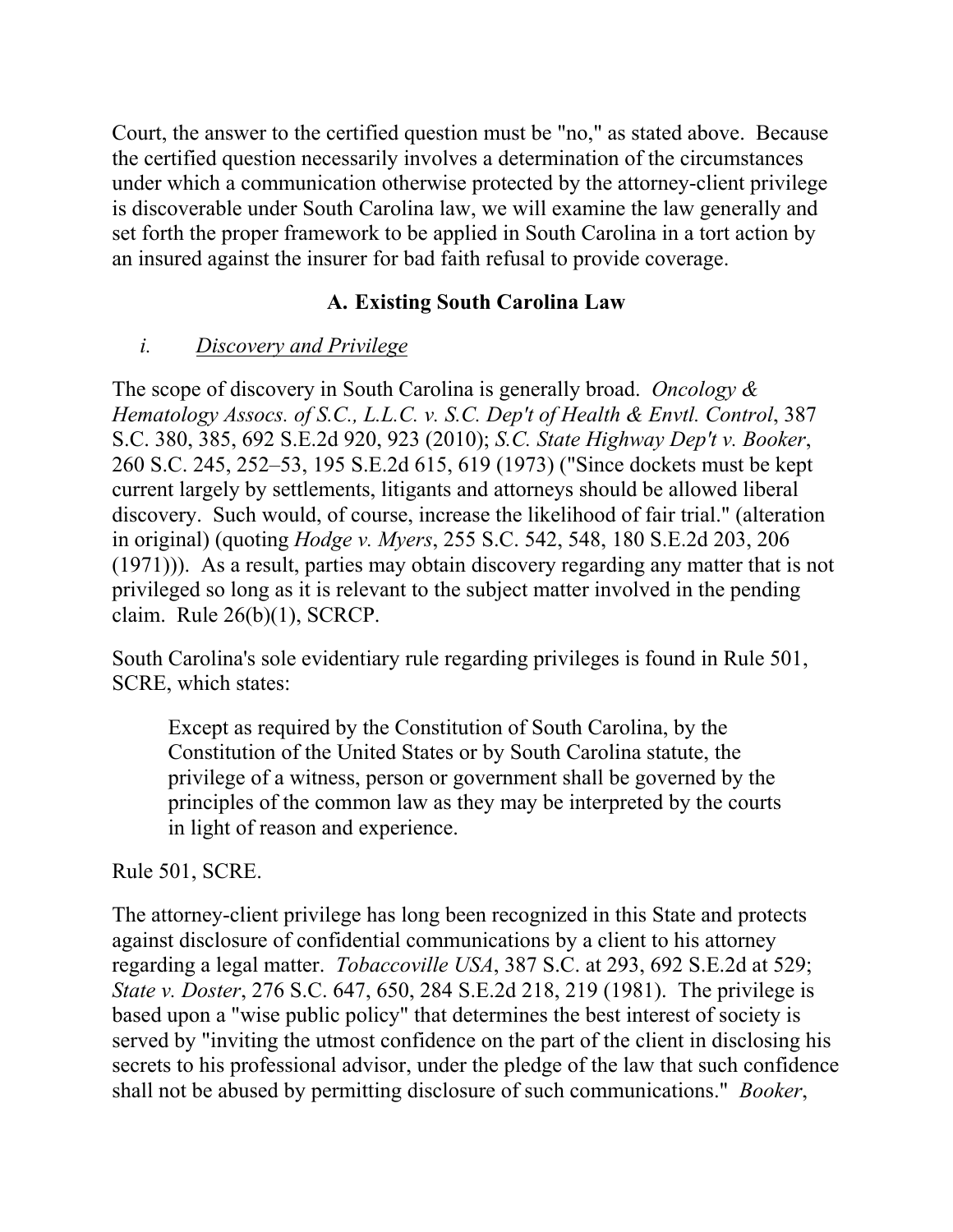260 S.C. at 254, 195 S.E.2d at 619–20; *see also Mohawk Indus., Inc. v. Carpenter*, 558 U.S. 100, 108 (2009) ("By assuring confidentiality, the privilege encourages clients to make 'full and frank' disclosures to their attorneys, who are then better able to provide candid advice and effective representation." (citation omitted)); *Hartsock v. Goodyear Dunlop Tires N. Am. Ltd.*, 422 S.C. 643, 647 n.1, 813 S.E.2d 696, 699 n.1 (2018) (describing the privilege as "rooted in the imperative need for confidence and trust" (quoting *Jaffee v. Redmond*, 518 U.S. 1, 10 (1996))). South Carolina courts strictly construe the attorney-client privilege. *Doster*, 276 S.C. at 651, 284 S.E.2d at 219.

Despite the importance of confidential communications between an attorney and his client, we, like other jurisdictions, must understand and examine the tension that is created by competing policy goals. *See Doster*, 276 S.C. at 651, 284 S.E.2d at 220 ("The public policy protecting confidential communications must be balanced against the public interest in the proper administration of justice."). Thus, while South Carolina bestows significant weight to the attorney-client privilege, the privilege is not absolute. *See Ross v. Med. Univ. of S.C.*, 317 S.C. 377, 384, 453 S.E.2d 880, 884 (1994). For example, the attorney-client privilege does not extend to communications made in furtherance of criminal, tortious, or fraudulent conduct. *Doster*, 276 S.C. at 651, 284 S.E.2d at 220. Likewise, information—in and of itself—does not become privileged merely because it was communicated to an attorney. *Booker*, 260 S.C. at 256, 195 S.E.2d at 621.

Similarly, the client, as the sole owner of the attorney-client privilege, can waive the privilege. *State v. Thompson*, 329 S.C. 72, 76–77, 495 S.E.2d 437, 439 (1998). Such waiver must be "distinct and unequivocal." *Id.* As a result, when a party asserts an implied waiver of privilege, "caution must be exercised, for waiver will not be implied from doubtful acts." *Id.* at 77, 495 S.E.2d at 439.

Generally, the party claiming the privilege has the burden of establishing the confidential nature of the communication, including the absence of waiver. *State v. Love*, 275 S.C. 55, 59, 271 S.E.2d 110, 112 (1980). There is, however, considerable authority for a burden-shifting analysis.<sup>3</sup> We hold that the party

<sup>3</sup> *Compare, e.g.*, *James v. Harris Cty.*, 237 F.R.D. 606, 609 (S.D. Tex. 2006) ("The party asserting a privilege has the burden to demonstrate that the privilege exists under the circumstances presented. Courts typically hold that waiver is a negative burden that the privilege proponent must satisfy." (citations omitted)), *and Jordan v. Ct. of App. for Fourth Sup. Jud. Dist.*, 701 S.W.2d 644, 648–49 (Tex. 1985) ("The burden of proof to establish the existence of a privilege rests on the one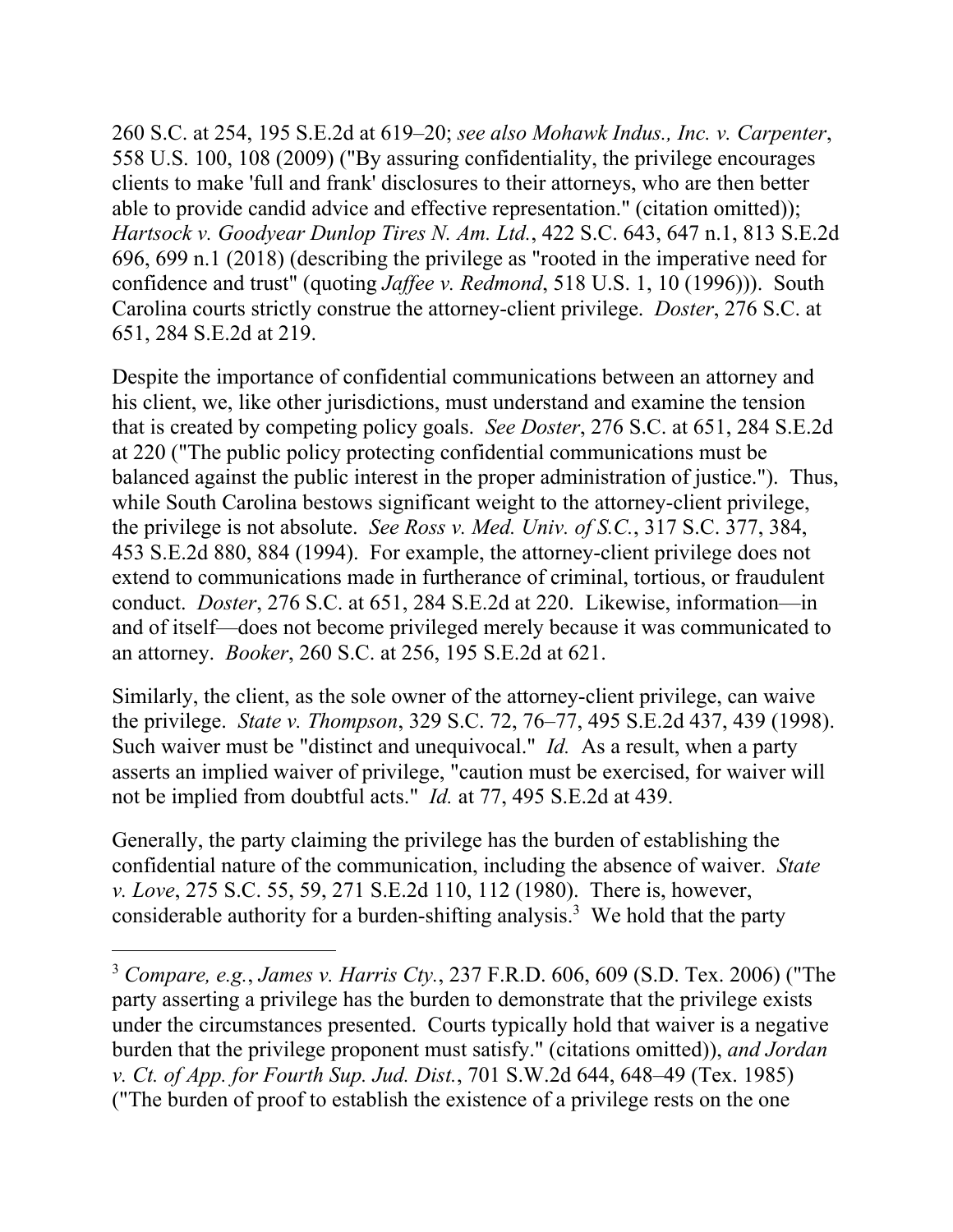asserting the privilege has the initial burden to make a prima facie showing that the communications in question are privileged; if the initial burden is met, the party challenging the privilege must establish the communications are otherwise discoverable under an exception or waiver.

# *ii. Insurance and Bad Faith Claims*

 $\overline{a}$ 

"In this jurisdiction it has long been recognized that insurance is a business affected with a public interest." *Hinds v. United Ins. Co. of Am.*, 248 S.C. 285, 291, 149 S.E.2d 771, 774–75 (1966). In furtherance of this policy, this Court has recognized, in addition to a breach of contract action, a separate tort action for an insurer's bad-faith refusal to pay benefits under an insurance policy, whether for a first-party claim or a third-party claim. *Tadlock Painting Co. v. Md. Cas. Co.*, 322 S.C. 498, 500–01, 473 S.E.2d 52, 53–54 (1996) (rejecting an insurer's argument that bad faith must be premised on breach of an express contractual provision); *Nichols v. State Farm Mut. Auto. Ins. Co.*, 279 S.C. 336, 340, 306 S.E.2d 616, 619 (1983). As the *Nichols* Court explained:

Absent the threat of tort action, the insurance company can, with complete impunity, deny any claim they wish, whether valid or not. During the ensuing period of litigation following such a denial, the

asserting it. If the matter for which a privilege is sought has been disclosed to a third party, thus raising the question of waiver of the privilege, the party asserting the privilege has the burden of proving that no waiver has occurred." (citations omitted)), *with Shumaker, Loop & Kendrick, L.L.P. v. Zaremba*, 403 B.R. 480, 483 (N.D. Ohio 2009) ("The general rule is that the burden of establishing the existence of the privilege rests with the party claiming it. Case law is clear that it is the burden of the proponent of the privilege to establish that the privilege has not been waived, for example, by disclosure to a third party. . . . There is also general agreement among many courts and circuits that once a prima facie case of privilege is established by a proponent, the party challenging the privilege then has the burden to establish that the communications in question are otherwise discoverable under an exception or waiver." (internal citations omitted)), *and Bagwell v. Pa. Dep't of Educ.*, 103 A.3d 409, 420 (Pa. Commw. Ct. 2014) ("The confusion regarding who bears the burden of proving waiver of a privilege is understandable. Absence of waiver is one of the elements required to establish the privilege. However, when waiver is the focus of a dispute, the burden is shifted to the party asserting waiver." (footnote omitted) (citations omitted)).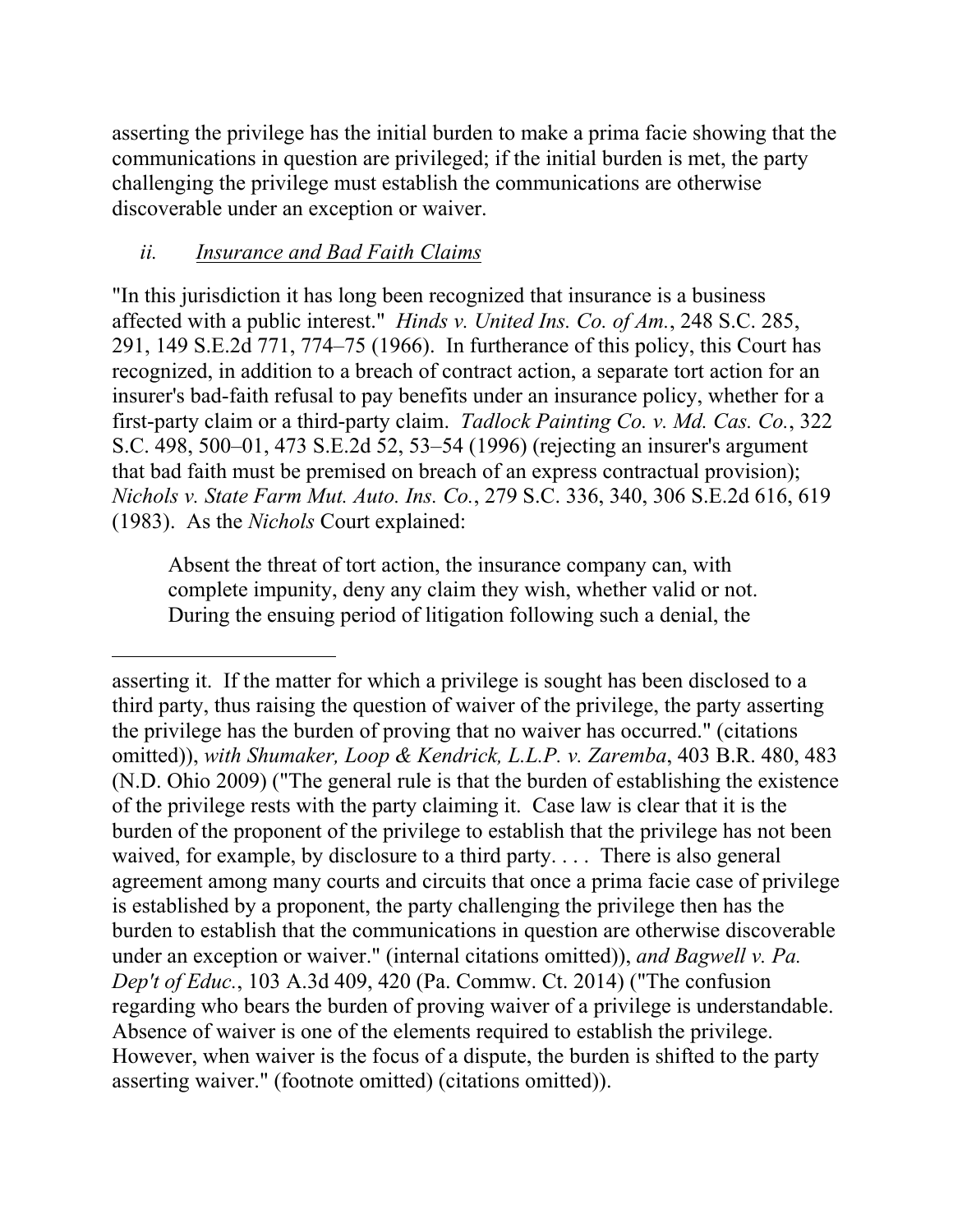insurance company has the benefit of profiting on the use of the insured's money. Heretofore, the only compensation a successful insured could expect through litigation was the belated payment of his claim and the possibility of recovering attorney fees up to [\$2,500, as set by statute].

We hold today that if an insured can demonstrate bad faith or unreasonable action by the insurer in processing a claim under their mutually binding insurance contract, he can recover consequential damages in a tort action. Actual damages are not limited by the contract. Further, if he can demonstrate the insurer's actions were willful or in reckless disregard of the insured's rights, he can recover punitive damages.

*Nichols*, 279 S.C. at 340, 306 S.E.2d at 619 (internal citations omitted) (internal quotation and alteration marks omitted).

The Court has oft expressed similar concerns regarding an insurer denying coverage with impunity. *See, e.g.*, *Varnadore v. Nationwide Mut. Ins. Co.*, 289 S.C. 155, 158, 345 S.E.2d 711, 713 (1986) (rejecting an insurer's argument that it was entitled to a directed verdict because, based on its own investigation, it believed there was a reasonable basis to deny the claim, and stating, "This position is not tenable. *First, it binds the insured to the findings and conclusions of the insurer's own independent investigation; next, it effectually insulates the insurer from liability; and finally, it forecloses a jury consideration of the insured's evidence of bad faith*." (emphasis added)).

 by the evidence before the insurance company at the time it denied the claim. These decisions promoted "this State's long held philosophy that those in the insurance industry who fail to deal in good faith should be penalized." *Duncan v. Provident Mut. Life Ins. Co. of Phila.*, 310 S.C. 465, 468, 427 S.E.2d 657, 659 (1993). Of course, however, "[i]f there is a reasonable ground for contesting a claim, there is no bad faith." *Crossley v. State Farm Mut. Auto. Ins. Co.*, 307 S.C. 354, 360, 415 S.E.2d 393, 397 (1992). The bad faith determination must be judged *Howard v. State Farm Mut. Auto. Ins. Co.*, 316 S.C. 445, 448, 450 S.E.2d 582, 584 (1994) (per curiam). Thus, evidence arising after the denial of the claim is not relevant to the propriety of the insurer's conduct at the time of its refusal. *Id.* 

The Court has often observed that the relationship between an insurer and its insured is "special," more so than parties in a mere contractual relationship. *See,*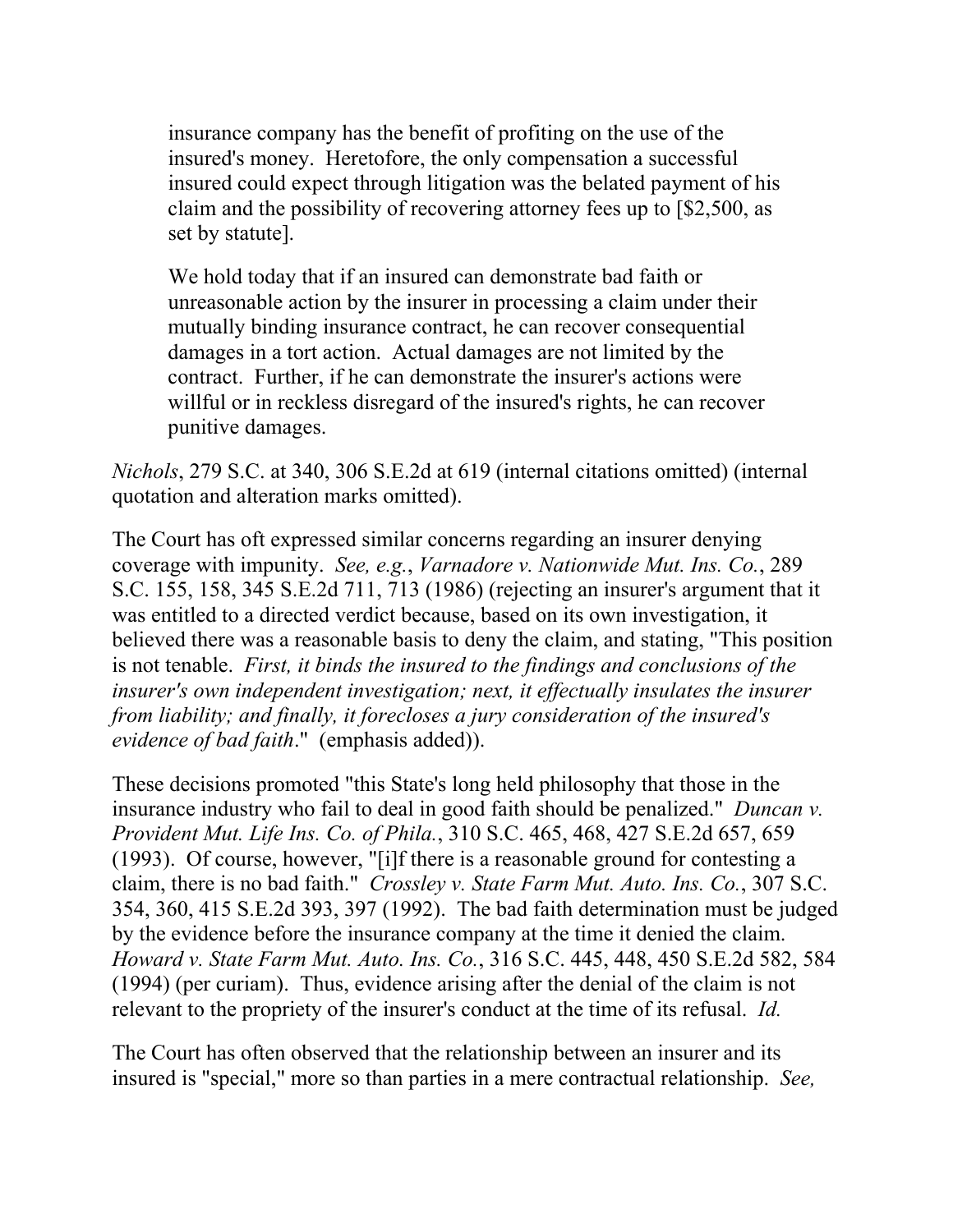*e.g.*, *Tadlock Painting*, 322 S.C. at 503 n.5, 473 S.E.2d at 55 n.5; *Williams v. Riedman*, 339 S.C. 251, 268–74, 529 S.E.2d 28, 36–40 (Ct. App. 2000) (discussing the "special relationship" between an insurance company and its insured, and distinguishing other types of relationships from that "special" one). The basis of this special relationship between the insurer and the insured derives from an extension of the implied covenant of good faith and fair dealing that exists in all contracts. *Tadlock*, 322 S.C. at 501–03 & nn.4–5, 473 S.E.2d at 54–55 & nn.4–5 (quoting *Deese v. State Farm Mut. Auto. Ins. Co.*, 838 P.2d 1265, 1269 (Ariz. 1992) (en banc); *Carolina Bank & Trust Co. v. St. Paul Fire & Marine Co.*, 279 S.C. 576, 580, 310 S.E.2d 163, 165 (Ct. App. 1983)).

With this general background, we turn to the three approaches to the waiver of the attorney-client privilege.

### **B. Various Approaches**

This Court has not previously been tasked with harmonizing attorney-client privilege and insurance bad faith law. As the Supreme Court of Washington noted, insurance bad faith claims place in tension three valued principles: on the one side, the attorney-client privilege; and on the other side, the importance of broad discovery and holding insurance companies accountable for their bad acts. *See Cedell v. Farmers Ins. Co. of Wash.*, 295 P.3d 239, 245–46 (Wash. 2013) (en banc). As mentioned previously, there are three broad approaches jurisdictions take to resolve this tension. *Bertelsen*, 796 N.W.2d at 702 n.6; Restatement (Third) of the Law Governing Lawyers § 80 Reporter's Note cmt. b. We acknowledge that none of the various approaches is without legitimate criticisms.

First, a "substantial minority" of jurisdictions have broadened the crime-fraud exception to the attorney-client privilege and found the privilege does not extend to any communications in furtherance of any crime *or* tort, including bad faith insurance claims.4 These jurisdictions have typically found the entire pre-denial claim file discoverable.<sup>5</sup> While this approach would certainly promote South Carolina's policies in favor of promoting broad discovery and holding insurers

<sup>4</sup> *Cedell*, 295 P.3d at 251 (Alexander, J., dissenting) (citing 2 Edward J. Imwinkelried, *The New Wigmore: A Treatise on Evidence: Evidentiary Privileges*  § 6.13.2(d)(1), at 1174 (2d ed. 2010)).

<sup>5</sup> *See, e.g.*, *Silva v. Fire Ins. Exch.*, 112 F.R.D. 699, 699 (D. Mont. 1986); *Boone v. Vanliner Ins. Co.*, 744 N.E.2d 154, 157 (Ohio 2001).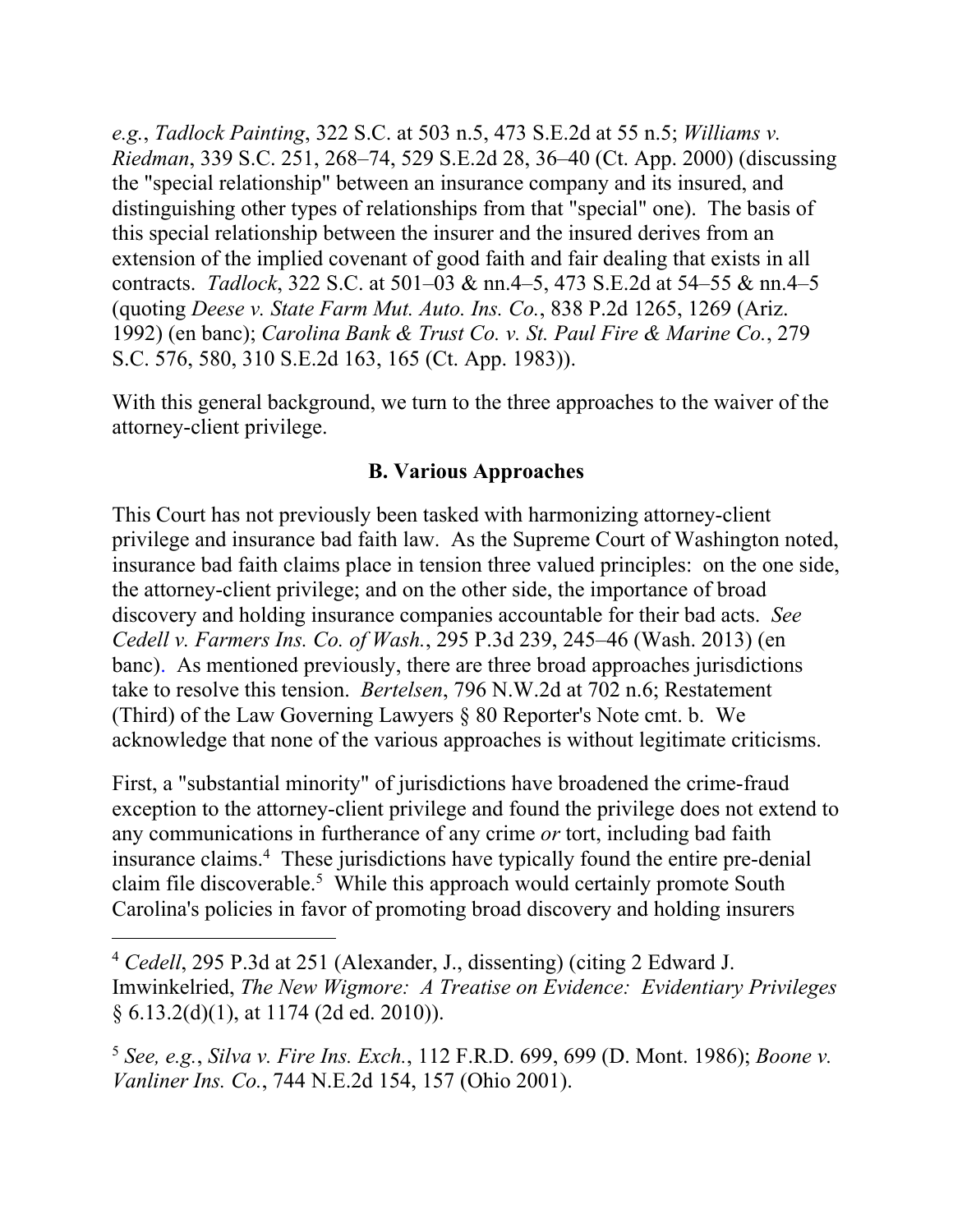accountable when they act in bad faith, we reject it, as the approach places only nominal value on the importance of the attorney-client privilege.

Second, and on the other extreme, other jurisdictions have upheld the attorneyclient privilege absent direct, express reliance on a privileged communication by a client in making out his claim or defense. Such jurisdictions reject the suggestion of an *implied* waiver of the attorney-client privilege.<sup>6</sup> We reject this approach as well, as it fails to balance the attorney-client privilege with any competing policy considerations. *See Doster*, 276 S.C. at 651, 284 S.E.2d at 220 ("The public policy protecting confidential communications *must* be balanced against the public interest in the proper administration of justice." (emphasis added)).

Third, some jurisdictions take a middle-ground approach and find the answer depends on a case-by-case analysis of the facts.<sup>7</sup> This is the general approach we adopt when determining if the attorney-client privilege has been waived in a tort action against an insurer for bad faith refusal to deny coverage.

We find the case of *State Farm Mutual Automobile Insurance Co. v. Lee* from the Supreme Court of Arizona instructive. *See* 13 P.3d 1169 (Ariz. 2000) (en banc). In *Lee*, a class of insureds brought claims for insurance fraud and bad faith and sought discovery of their insurer's files and documents related to the insurer's pattern of rejecting their underinsured and uninsured claims. *Id.* at 1170. The insurer resisted discovery, arguing the documents were protected by the attorneyclient privilege because it had sought and received advice of counsel about whether to pay or reject the insureds' claims. *Id.* at 1170, 1172. However, the insurer "denied it intended to show good faith by advancing a defense of reliance on advice of counsel." *Id.* at 1172. The trial court granted the insureds' motion to compel, finding the insurer had waived the privilege:

[The insurer has] claimed that its managers held a good faith belief in their interpretation that stacking was not permitted under its insurance policies. *While not expressly setting forth the advice of counsel* 

<sup>6</sup> *See, e.g.*, *Rhone-Poulenc Rorer Inc. v. Home Indem. Co.*, 32 F.3d 851, 863–64 (3d Cir. 1994); *Palmer ex rel. Diacon v. Farmers Ins. Exch.*, 861 P.2d 895, 907 (Mont. 1993).

 $\overline{a}$ 

<sup>7</sup> *See, e.g.*, *Hearn*, 68 F.R.D. at 581; *State Farm Mut. Auto. Ins. Co. v. Lee*, 13 P.3d 1169, 1183–84 (Ariz. 2000) (en banc); *Tackett v. State Farm Fire & Cas. Ins. Co.*, 653 A.2d 254, 262–63 (Del. 1995).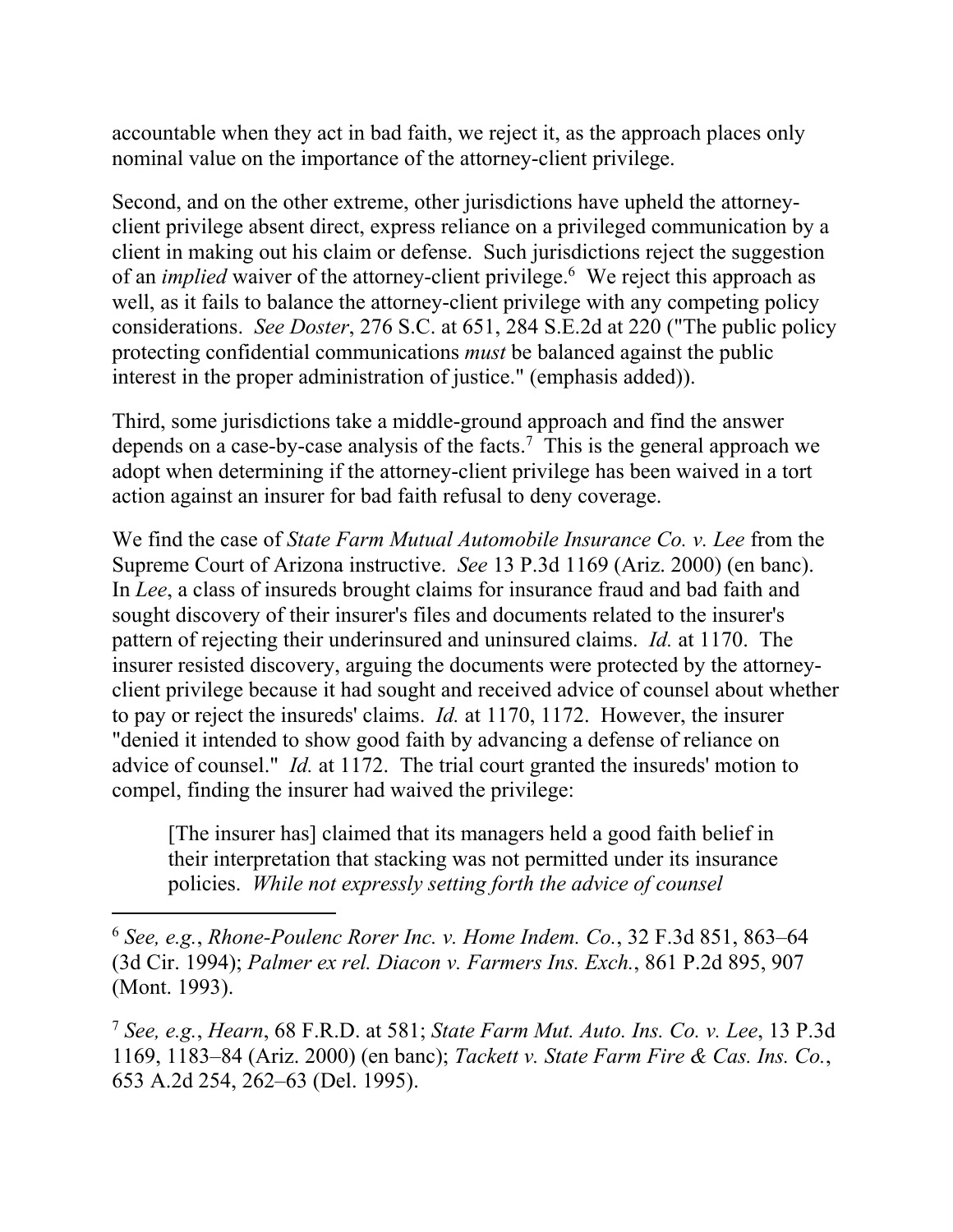*defense*, the facts in this case demonstrate that the [insurer's] position on stacking was made after having its counsel review the applicable statutes and developing cases and advise the corporate decision makers. Thus, the *advice of counsel was a part of the basis for [the insurer's] position* that was taken. *The advice of counsel defense is impliedly one of the bases for the defense [the insurer] maintain[s] in this action*. [The insurer has], therefore, impliedly waived the attorney-client privilege.

*Id.* at 1172–73 (internal alteration marks omitted).

The Arizona Supreme Court ultimately upheld the trial court's decision granting the insureds' motion to compel. *Id.* at 1173, 1184. The court rested its decision on the fact that the insurer defended its denial of coverage based on its agents' subjective understanding of the law—*as informed by counsel*—rather than defending exclusively on an objective reading of the disputed policy exclusions. *See, e.g.*, *id.* at 1173, 1174 ("What [the insurer] knew about the law obviously included what it learned from its lawyers."). In reaching its holding, the court concluded that in cases "in which the litigant claiming the privilege relies on and advances as a claim or defense a subjective and allegedly reasonable evaluation of the law—but an evaluation that necessarily incorporates what the litigant learned from its lawyer—the communication is discoverable and admissible." *Id.* at 1175. As the court explained:

"A waiver is to be predicated not only when the conduct indicates a plain intention to abandon the privilege, but also when the conduct (though not evincing that intention) places the claimant in such a position, with reference to the evidence, that it would be unfair and inconsistent to permit the retention of the privilege. *It is not to be both a sword and a shield*." [8 Wigmore, § 2388, at 855].

. . . .

[Thus], a litigant's affirmative disavowal of express reliance on the privileged communication is not enough to prevent a finding of waiver. When a litigant seeks to establish its mental state by asserting that it acted after investigating the law and reaching a well-founded belief that the law permitted the action it took, then the extent of its investigation and the basis for its subjective evaluation are called into question. Thus, the advice received from counsel as part of its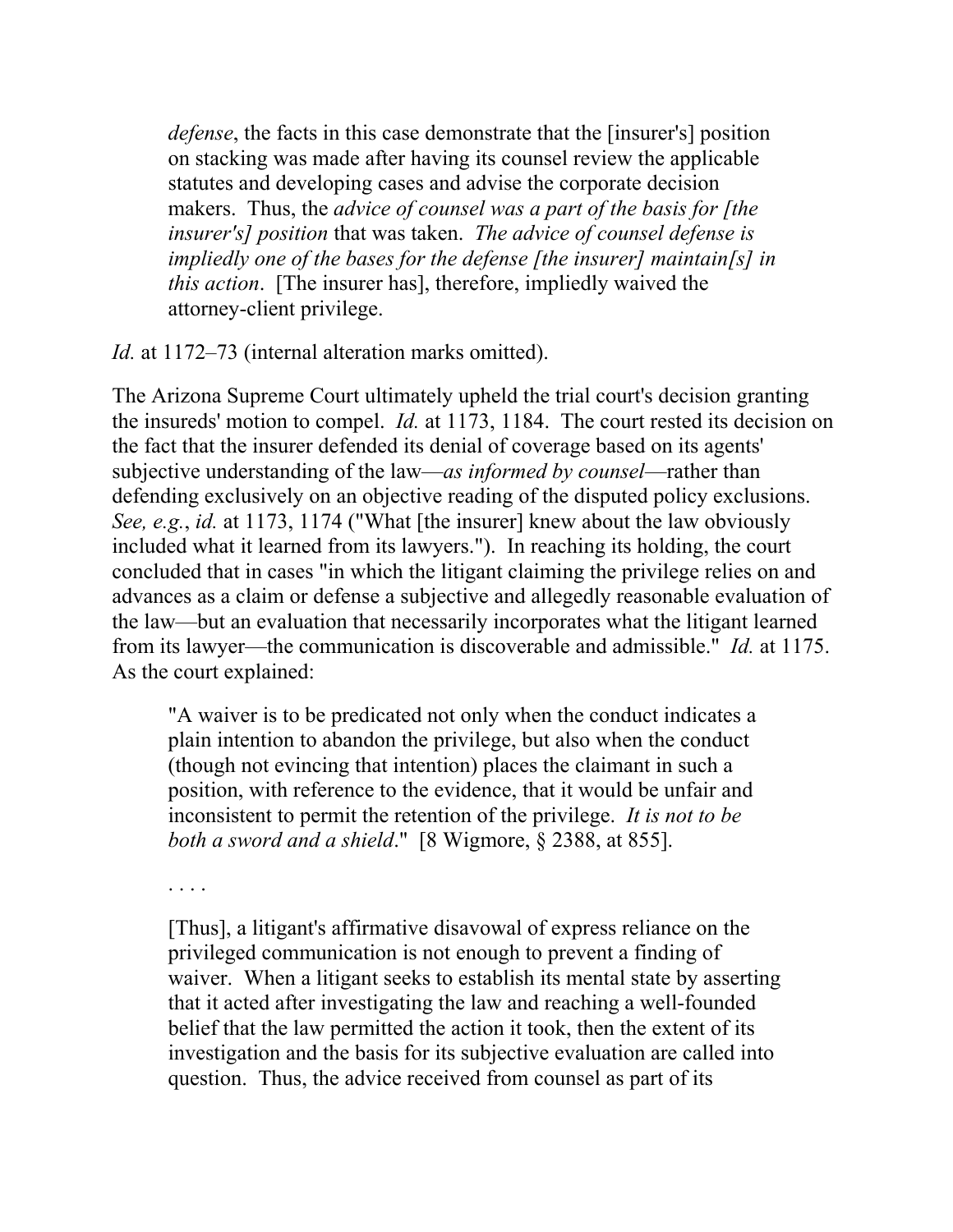investigation and evaluation is not only relevant but, on an issue such as this, inextricably intertwined with the court's truth-seeking functions. A litigant cannot assert a defense based on the contention that it acted reasonably because of what it did to educate itself about the law, when the investigation and knowledge about the law included information it obtained from its lawyer, and then use the privilege to preclude the other party from ascertaining what it actually learned and knew. . . .

*Id.* at 1176–78 & n.4 (emphasis added) (citations omitted) (internal quotation and alteration marks omitted) (discussing with approval the holding in *Tackett*, 653 A.2d at 259–60).

The *Lee* court addressed the question certified by the Fourth Circuit here, recognizing its approach would prohibit a finding of waiver based solely on "the mere filing of a bad faith action, the denial of bad faith [in the answer to the complaint], or the affirmative claim of good faith." *Id.* at 1179 (applying the approach set forth in Restatement (Third) of the Law Governing Lawyers §  $80(1)(a)$ .<sup>8</sup> Under the Arizona Supreme Court's interpretation of the Restatement,

The party that would assert the privilege has not waived unless it has *asserted some claim or defense*, such as the reasonableness of its evaluation of the law, *which necessarily includes the information received from counsel*. In that situation, the party claiming the privilege has interjected the issue of advice of counsel into the litigation to the extent that recognition of the privilege would deny the opposing party access to proof without which it would be impossible for the factfinder to fairly determine the very issue raised by that party. We believe such a point is reached when, as in the present case,

 $8$  Section  $80(1)(a)$  of the Restatement (Third) of the Law Governing Lawyers provides:

The attorney-client privilege is waived for any relevant communication if the client asserts as to a material issue in a proceeding that: (a) the client acted upon the advice of a lawyer or that *the advice was otherwise relevant to the legal significance of the client's conduct* . . . .

(Emphasis added.)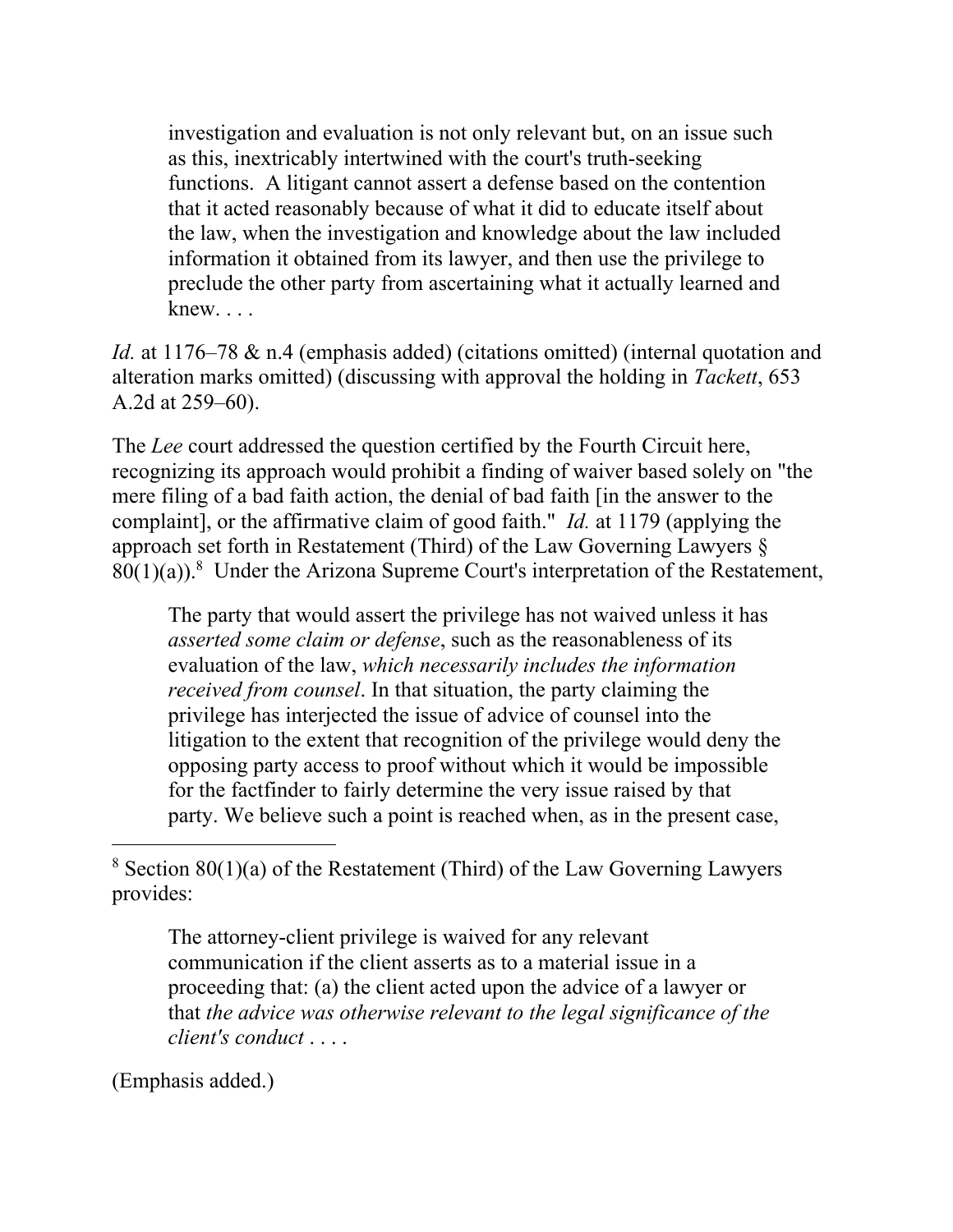the party asserting the privilege claims its conduct was proper and permitted by law and based in whole or in part on its evaluation of the state of the law. In that situation, the party's knowledge about the law is vital, and the advice of counsel is highly relevant to the legal significance of the client's conduct. Add to that *the fact that the truth cannot be found absent exploration of that issue*, and the conditions of RESTATEMENT § 80 are met.

### *Id.* (emphasis added).

*Lee* was not unanimous. The *Lee* majority noted the dissent and the insurer (like Mount Hawley) argued the insureds, and not the insurer, raised the subjective good faith of the insurer's claims people; however, the majority rejected the argument because it was not the insurer's mere denial of that allegation that waived the privilege, but instead was the insurer's "affirmative assertion that its actions were reasonable because of its [subjective] evaluation of the law, based on its interpretations of the policies, statutes, and case law, and because of what its personnel actually knew or did." *Id.* at 1180–81 & n.7, 1182 ("It is not enough that plaintiff brings the privilege holder's mental state in issue. The waiver exists only when the privilege holder raises and defends on the theory that its mental state was based on its evaluation of the law and the facts show that evaluation included and was informed by advice from legal counsel."). The court noted it would be "difficult" for the insurer to respond to the insureds' allegations of subjective bad faith "without affirmatively alleging that it investigated and evaluated the law." *Id.*  at 1182. However, the court stated it was not impossible, and that the insurer "could do so simply by denying that it knew it was acting unlawfully and relying [solely] on a defense of objective reasonableness." *Id.* at 1182–83 (acknowledging that whichever strategy the insurer chose, it was "faced with serious problems about the advice of counsel" to the extent it was, in some ways, "between Scylla and Charybdis").

The court also noted the criticisms of its approach from decisions such as *Rhone-Poulenc*, and in return pointed out the problems inherent in the *Rhone-Poulenc*  approach advanced by Mount Hawley here:

It simply makes a mockery of the law to allow a litigant to claim on the one hand that it acted reasonably because it made a legal evaluation from which it concluded that the law permitted it to act in a certain manner, while at the same time allowing that litigant to withhold from its adversary and the factfinder information it received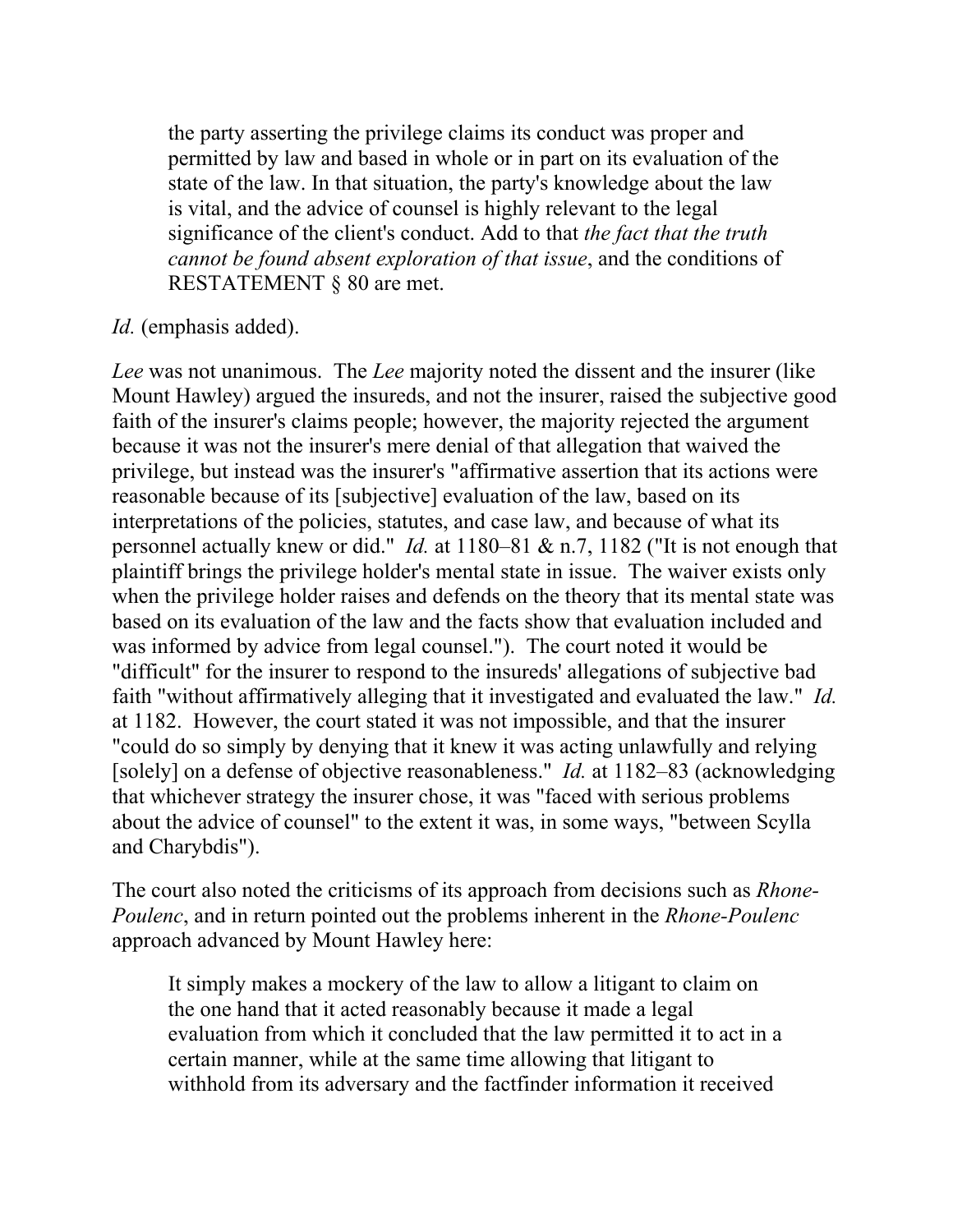from counsel on that very subject and that therefore was included in its evaluation. The sword and shield metaphor would truly apply were we to allow a party to raise the privilege in that situation.

#### *Id.* at 1182.9

 $\overline{a}$ 

*Lee* made plain the importance of the attorney-client privilege and reiterated that a waiver would not be lightly found:

We assume client and counsel will confer in every case, trading information for advice. This does not waive the privilege. We assume most if not all actions taken will be based on counsel's advice. This does not waive the privilege. Based on counsel's advice, the client will always have subjective evaluations of its claims and defenses. This does not waive the privilege. All of this occurred in the present case, and none of it, separately or together, created an implied waiver. But the present case has one more factor—[the insurer] claims its actions were the result of its reasonable and goodfaith belief that its conduct was permitted by law *and* its subjective belief based on its claims agents' investigation into and evaluation of the law. It turns out that the investigation and evaluation included information and advice received from a number of lawyers. It is the last element, combined with the others, that impliedly waives the privilege. State Farm claims that its actions were prompted by what its employees knew and believed, not by what its lawyers told them. *But a litigant cannot with one hand wield the sword—asserting as a* 

9 Mount Hawley additionally contends that anything less than adopting the *Rhone-Poulenc* approach would chill attorney-client communications due to the destabilization of the privilege. We agree with the Supreme Court of Ohio's dismissal of this argument:

This argument is not well taken because it assumes that insurers will violate their duty to conduct a thorough investigation by failing, when necessary, to seek legal counsel regarding whether an insured's claim is covered under the policy of insurance, in order to avoid the [mere possibility of the] insured later having access to such communications, through discovery.

*Boone*, 744 N.E.2d at 157. Such an assumption would be speculative, at best.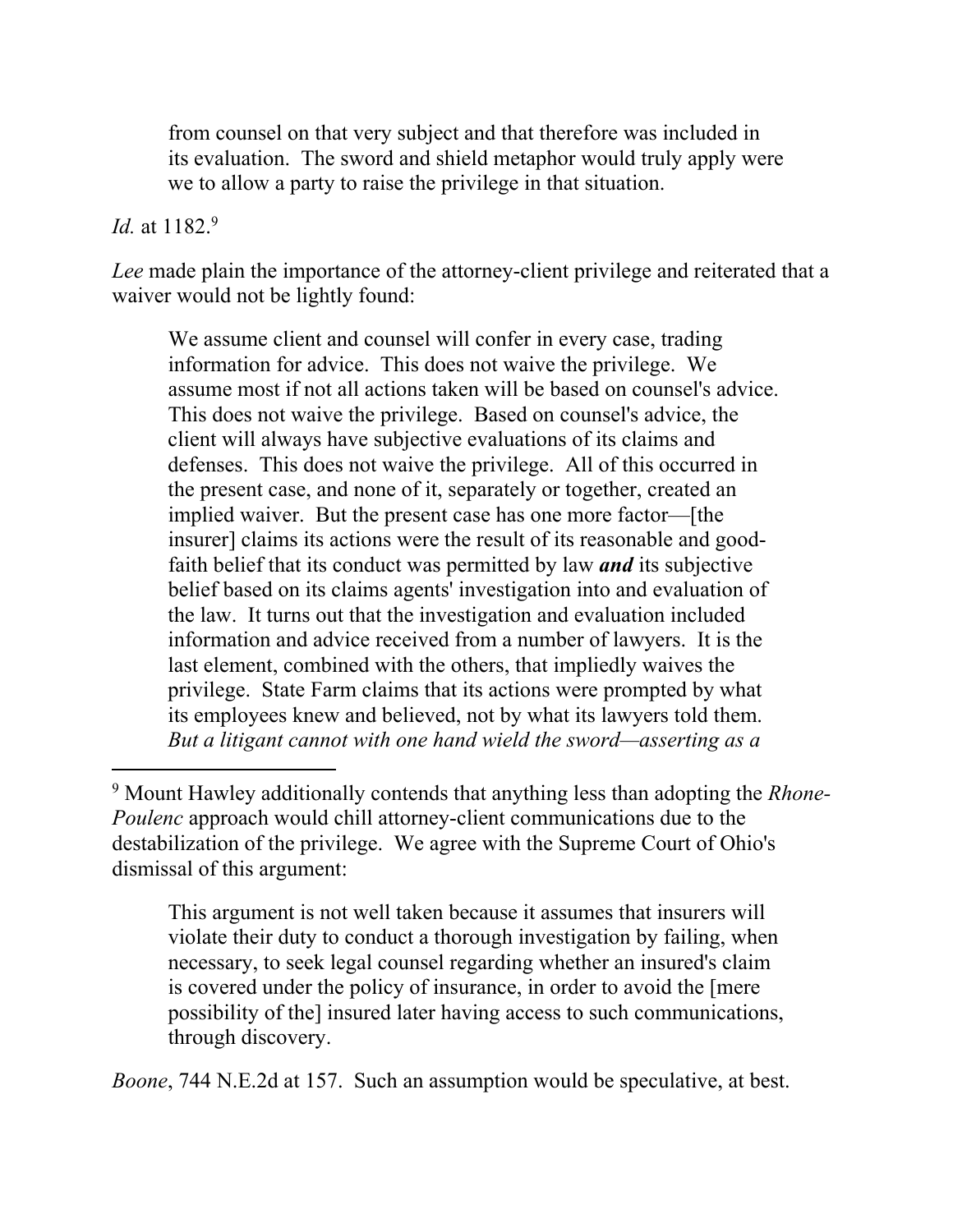*defense that, as the law requires, it made a reasonable investigation into the state of the law and in good faith drew conclusions from that investigation—and with the other hand raise the shield—using the privilege to keep the jury from finding out what its employees actually did, learned in, and gained from that investigation*.

. . . .

[A party] is not permitted to thrust his knowledge into the litigation as a foundation to sustain his claim while simultaneously retaining the lawyer-client privilege to frustrate proof negating the claim asserted. Such a tactic would repudiate the sword-shield maxim.

*Id.* at 1183–84 (second emphasis added) (citation omitted) (internal quotation and alteration marks omitted).

In finding the *Lee* framework instructive, we emphasize the sanctity of the attorney-client privilege. In this regard, a client does not waive the privilege simply by bringing or defending a lawsuit. We adopt the *Lee* framework in a tort action against an insurer for bad faith refusal to provide coverage, and we impose the additional requirement that the party seeking waiver of the attorney-client privilege make a prima facie showing of bad faith.

#### **III.**

Insurance bad faith actions necessarily bring into conflict the competing policy considerations of protecting the attorney-client privilege and promoting broad discovery to facilitate the truth-seeking function of our justice system. In balancing these considerations, we find the *Lee* framework is the most consistent with South Carolina's policy of strictly construing the attorney-client privilege and requiring waiver to be "distinct and unequivocal." *See Thompson*, 329 S.C. at 76– 77, 495 S.E.2d at 439; *Doster*, 276 S.C. at 651, 284 S.E.2d at 219. This case-bycase approach accounts for and fairly distributes the risks and benefits of the various competing public policies. We therefore answer the certified question from the United States Court of Appeals for the Fourth Circuit by holding that a denial of bad faith and/or the assertion of good faith in the answer does not, standing alone, place a privileged communication "at issue" in a case such that the attorney-client privilege is waived.

## **CERTIFIED QUESTION ANSWERED.**